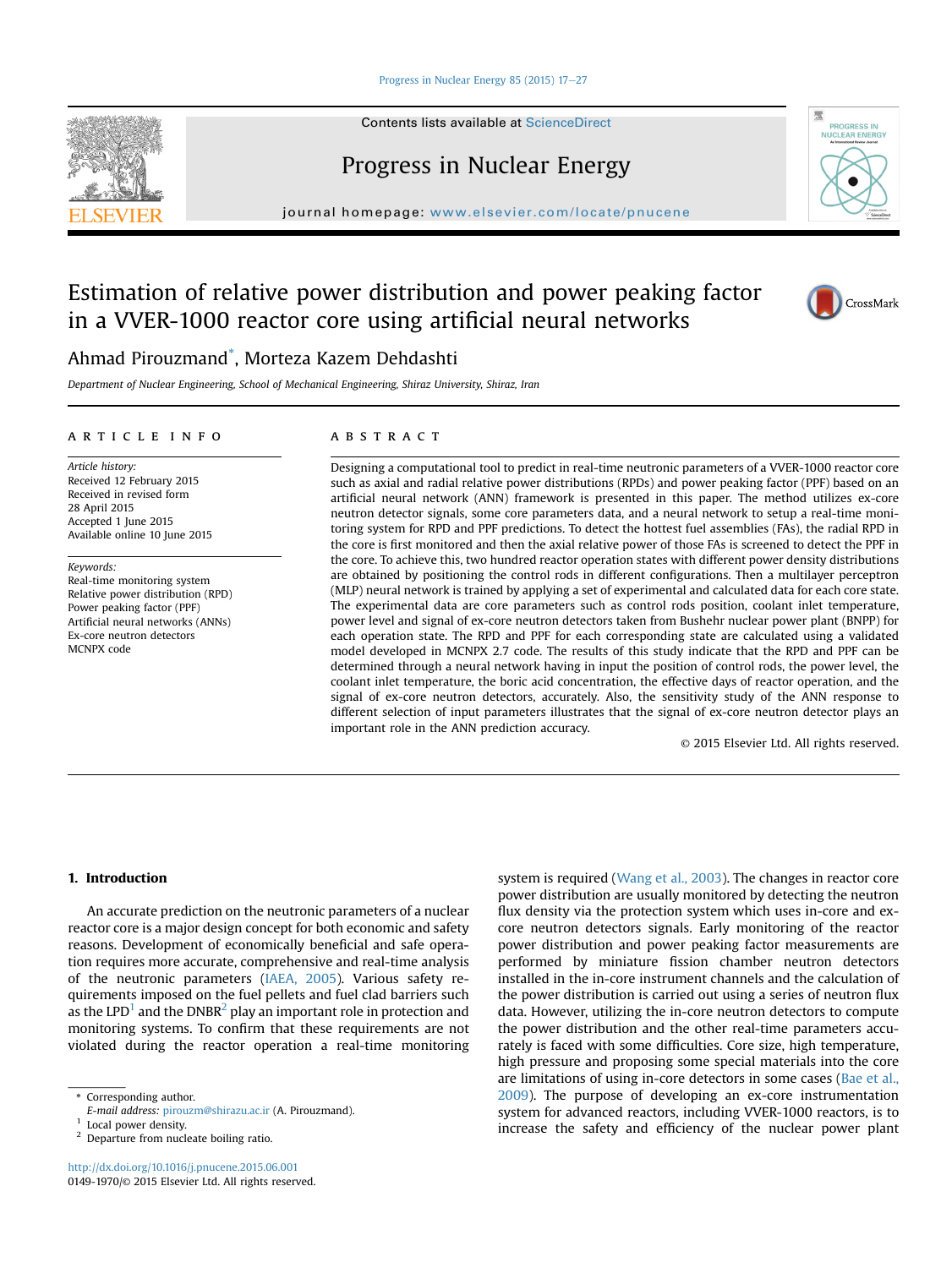operation by increasing the response speed, reliability and accuracy of the operational monitoring system.

The central objective of this study is to predict the radial and axial RPDs<sup>3</sup> and PPF<sup>4</sup> in a VVER1000 reactor core using measured signals of the reactor coolant system, the ex-core neutron detectors, the power level, and the control rods position. Studying the complex relationship among the power distribution variation, core neutron flux change and the ex-core neutron detector response reveals that artificial neural networks (ANNs $^5$ ) can properly fit the complex nonlinear correlation of these aspects. ANNs allow modeling complex systems without requiring an explicit knowledge or formulation of the relationship that exist among the variables and constitute an alternative to structured models or empirical correlations (Hassoun, 2003). ANNs have been successfully applied to different applications in nuclear engineering from nuclear reactor dynamics simulation to the PPF estimation and the 3D power distribution prediction (Pirouzmand and Hadad, 2011a,b; Hadad and Pirouzmand, 2007; Tanabe and Yamamoto, 1993; Nae et al., 2004; Mary et al., 2006; Montes and Francois, 2009; Xia et al., 2013). This work proposes a method based on the artificial neural network technique to predict the radial and axial RPDs and PPF accurately in real-time. To verify this method, a series of experimental data taken from the Bushehr nuclear power plant (BNPP $^6$ ) are used. All of these parameters are deduced from the core variables such as the signal of ex-core detectors, the position of control rods, the power level, the coolant inlet temperature, and the boric acid concentration.

#### 2. VVER-1000 ex-core nuclear measurement system

Using geometric symmetry, the VVER-1000 reactor core can be segmented into six regions in which each one contain 28 fuel assemblies (FAs<sup>7</sup>). As long as the neutron flux of each segment is obtained, the axial  $RPD^8$  of the core can be calculated in certain conditions. When the reactor core operates at hot zero power each segment can be viewed as a neutron source and the neutron leakage from each segment is almost constant that is monitored by ex-core neutron detectors. The escaped neutrons can cross over the surrounding segments, the reflective layer, and the pressure vessel and finally reach to the ex-core detectors. Meanwhile, the count of the detector is the superposition of the neutrons leaked from each segment. Therefore, a correspondent relationship would exist between the measured data and the neutron flux density value of each segment. In addition, there is a strong correlation for neutron flux between each segment, especially between adjacent ones. Also, the change of the neutron flux in one segment interacts neighboring segments as well as remote segments. The ex-core neutron detector is extremely sensitive to the neutron flux change of the peripheral segment. Consequently, the change of the core neutron flux distribution can be deduced from the count rate of the ex-core neutron detectors (Xia et al., 2013).

The ex-core neutron detectors of the VVER-1000 reactor together with the corresponding electronic systems can monitor the core neutron leakage under power operation within the range of ( $10^{-9}$  to 120) % rated power. In addition, the ex-core measurement system provides some critical core parameters such as reactor period over the range of  $(10-500)$  seconds, reactivity, monitoring



Fig. 1. Diagram of detection unit arrangement in I&C channels (AEOI, 2007).

Table 1

Arrangement of sensors in channels in reactor concrete shield over the core perimeter (AEOI, 2007).

| Channel number | Purpose of the channel                               |
|----------------|------------------------------------------------------|
| 1, 6, 12       | First set of equipment, start-up and working ranges  |
| 4, 9, 15       | Second set of equipment, start-up and working ranges |
| 3, 7, 11       | First set of equipment, source range                 |
| 5, 10, 14      | Second set of equipment, source range                |
| 9              | First set of equipment of physical start-up          |
| 2, 13          | Second set of equipment of physical start-up         |
| 13             | Redundant channel for equipment of the first set     |
| 8              | Redundant channel for equipment of the second set    |

of neutron flux during start-up of reactor and reactor core loading (refueling). Fig. 1 shows the ex-core neutron detectors arrangement around the core in instrumentation and control (I&C $^{\circ}$ ) channels. There are provided 15 neutron detector channels in the biological shield with different measuring level. Measuring level is divided into three groups involves start-up, working and source ranges. Table 1 shows the arrangement of sensors in channels in reactor's concrete shield over the core perimeter in two sets of equipment. The detectors are located at different vertical levels. The main task of the ex-core nuclear measurement system is to alarm timely during steady power operation and active the shutdown system when it is needed by monitoring the neutron flux (AEOI, 2007). This research addresses the RPD and PPF predictions from the ex-core measurement system in 1/6 core symmetry. Here, the signal of one neutron detector is used for the neural networks training, validation and testing.

#### 3. MCNPX model

A Monte Carlo method does not solve an explicit equation like a deterministic code; it rather calculates the solutions by simulating

Relative power distributions.

 $^{4}$  Power peaking factor.

<sup>5</sup> Artificial neural networks.

Bushehr nuclear power plant.

 $\frac{7}{8}$  Fuel assemblies.<br> $\frac{8}{8}$  Relative power distribution.

 $9$  Instrumentation and control.